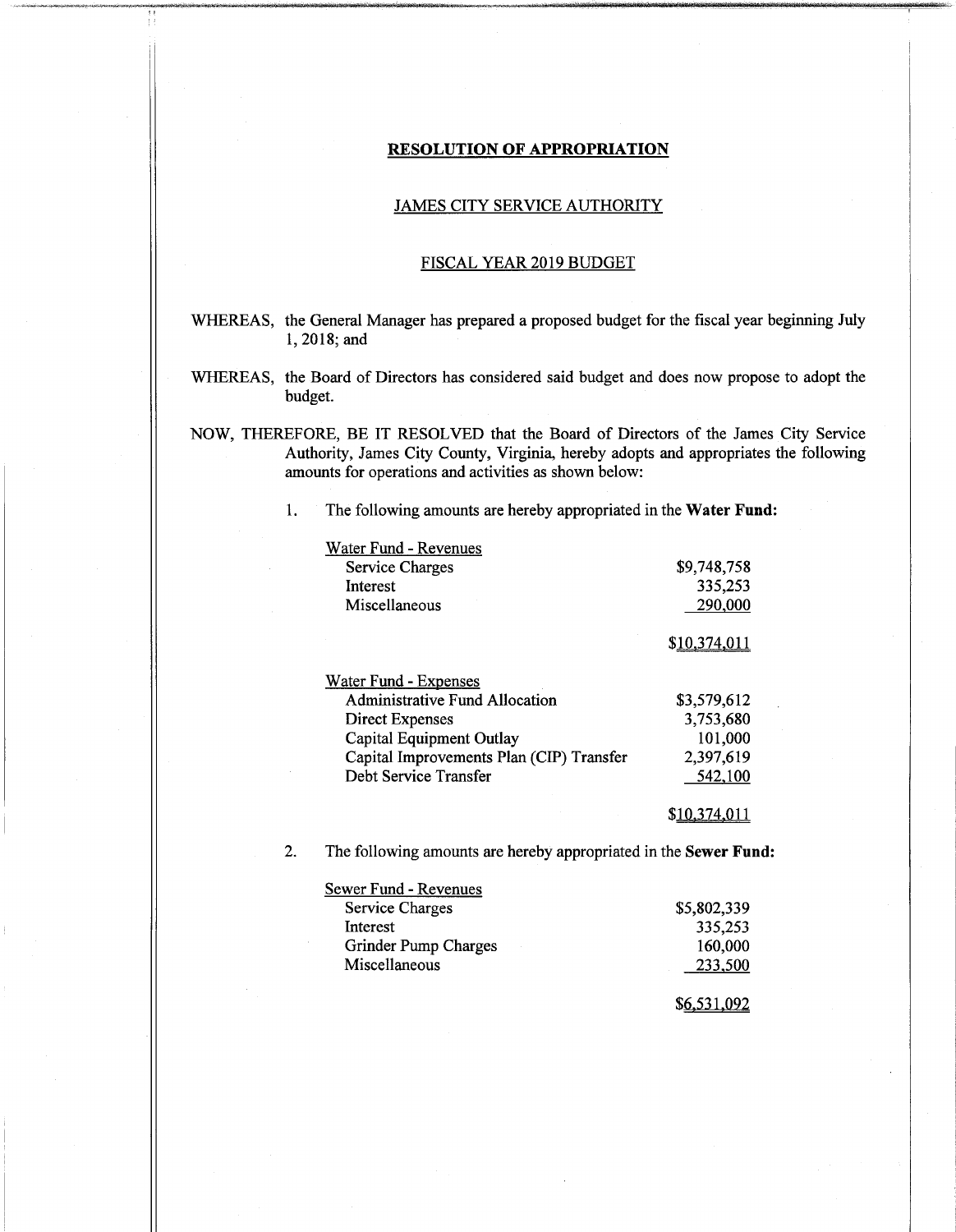| <b>Sewer Fund - Expenses</b>               |                   |
|--------------------------------------------|-------------------|
| Administrative Fund Allocation             | \$3,579,612       |
| <b>Direct Expenses</b>                     | 1,872,979         |
| <b>Grinder Pump Expenses</b>               | 335,000           |
| Capital Equipment Outlay                   | 42,000            |
| CIP Transfer - Department of               |                   |
| <b>Environmental Quality Consent Order</b> | 701,501           |
|                                            |                   |
|                                            | <u>56,531,092</u> |

**3.** The following amounts are hereby appropriated for the funds as indicated below:

# **ADMINISTRATIVE FUND**

| Revenues:                 |                    |
|---------------------------|--------------------|
| Allocated to Water Fund   | \$3,579,612        |
| Allocated to Sewer Fund   | 3,579,612          |
|                           | <u>\$7,159,224</u> |
| xpenses:                  |                    |
| <b>Personnel Expenses</b> | \$5,110,517        |
| <b>Operating Expenses</b> | 1,959,707          |
| Capital Outlay            | 89,000             |
|                           |                    |

# **CAPITAL IMPROVEMENTS PROGRAM**

| Revenues:                               |                    |
|-----------------------------------------|--------------------|
| <b>Water Facility Charges</b>           | \$2,064,000        |
| <b>Sewer Facility Charges</b>           | 1,411,200          |
| Water Fund Transfer                     | 2,397,619          |
| Sewer Fund Transfer                     | 701,501            |
| Reserves Transfer                       | 974,208            |
|                                         |                    |
|                                         | <u>\$7,548,528</u> |
| Expenses:                               |                    |
| Water Supply                            | \$1,353,150        |
| <b>Water Distribution</b>               | 2,690,000          |
| Sewer System Improvements               | 1,390,828          |
| <b>Other Projects</b>                   | 997,000            |
| <b>Alternative Water Supply Reserve</b> | 500,000            |
| Repair and Replacement Reserve          | 617,550            |
|                                         |                    |

\$7.548.528